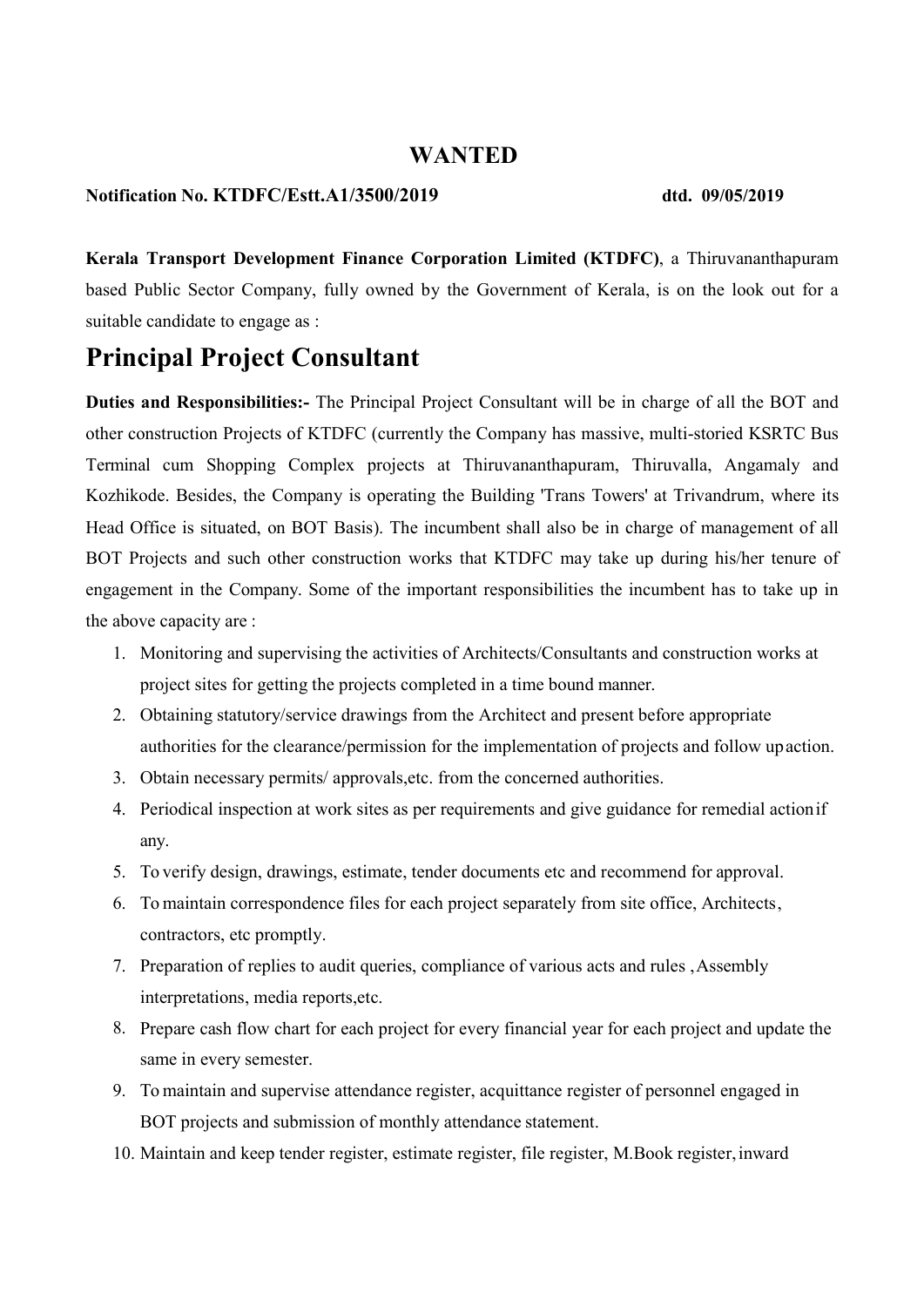register, mailing register etc.

- 11. To issue M.Books and other stationery items to site offices and monitor its maintenance correctly.
- 12. To collect fortnightly progress report from the construction sites, evaluate the progress with respect to the scheduled programme and submit a monthly progress report of each project on or before 5<sup>th</sup> of every succeeding month.
- 13. Maintain a single account for all the financial transactions of each project separately with appropriate account heads till the completion of the pay back period in a computerized accounting system.
- 14. Scrutinize the work bills/consultancy service bills etc and recommend for passing the same after pre-auditing and thorough verification.
- 15. Prepare PERT/CPM or activity flow chart with time lines and milestones from start till the end of each project.
- 16. The incumbent shall be responsible for the due execution of the works by observing the time schedule, designs, drawings etc as per the prescribed quality standards.

## (NB:- The above are only indicative in nature and the duties and responsibilities will vary as per requirements from time to time.)

Mode of Engagement : - on Contract basis for one year, extendable if necessary, or till the completion of requirement , whichever is earlier.

Qualification & Experience : - Graduate Civil Engineer having a minimum of 15 years experience in the field of construction of multi-storied buildings ( Preference will be given to persons retired from the post of Superintending Engineer/ Deputy Chief Engineer/Senior Executive Engineer or equivalent/ above in State/Central Govt. Departments/ Public Sector Organizations having the above qualification and experience.)

Remuneration : Rs.75,000/- per month (consolidated)

Sample Application :- Application for the post may be prepared in line with the sample application form attached to this notification. However, if required additional sheets can be used to furnish information.